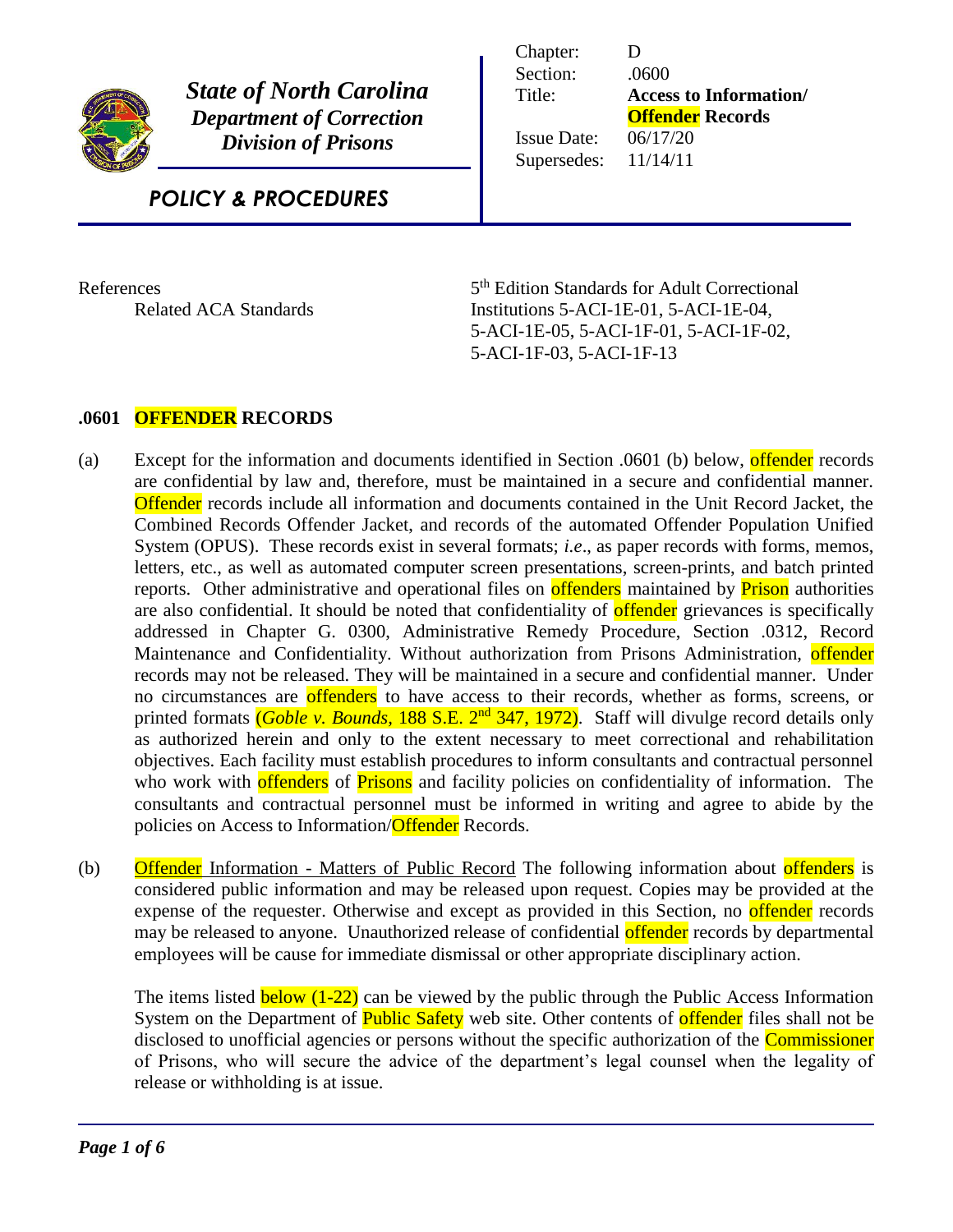- $(1)$  Offender's name and alias
- (2) Offender OPUS number
- (3) Age
- (4) Race
- (5) Gender
- (6) Offense(s) of which convicted
- (7) Conviction date
- (8) Court where sentenced
- (9) Sentence length
- (10) Date of sentencing
- (11) Admission date
- (12) Felon or misdemeanant status
- (13) Admission location
- (14) Date of arrival at or transfer from a prison
- (15) Program placement and progress (excluding mental health, substance abuse and sex offender treatment, in accordance with confidentiality rules)
- (16) Custody classification
- (17) Control status
- (18) Disciplinary offenses and dispositions
- (19) Escapes and captures
- (20) Dates regarding release
- (21) Presence or absence of detainers
- (22) Dates regarding custody review and parole review
- (c) Medical, Mental Health and Substance Abuse Treatment Records
	- (1) Medical Records

The content of offender medical records (except for psychiatric and psychological treatment) may be released to an attending physician or legal counsel of an **offender** (or former offender) with a valid authorization for release of information. The personal representative of a deceased offender may consent to disclosure of medical information by submitting a valid authorization for release of information.

Disclosure of confidential medical information is permissible in specific situations required by North Carolina public health laws. This information may include reports of birth, death, cancer, communicable disease, rabies, abortion, blindness and postmortem investigations.

A valid authorization for release of confidential medical information should meet the following requirements:

(A) Be in writing (faxes or copies are acceptable),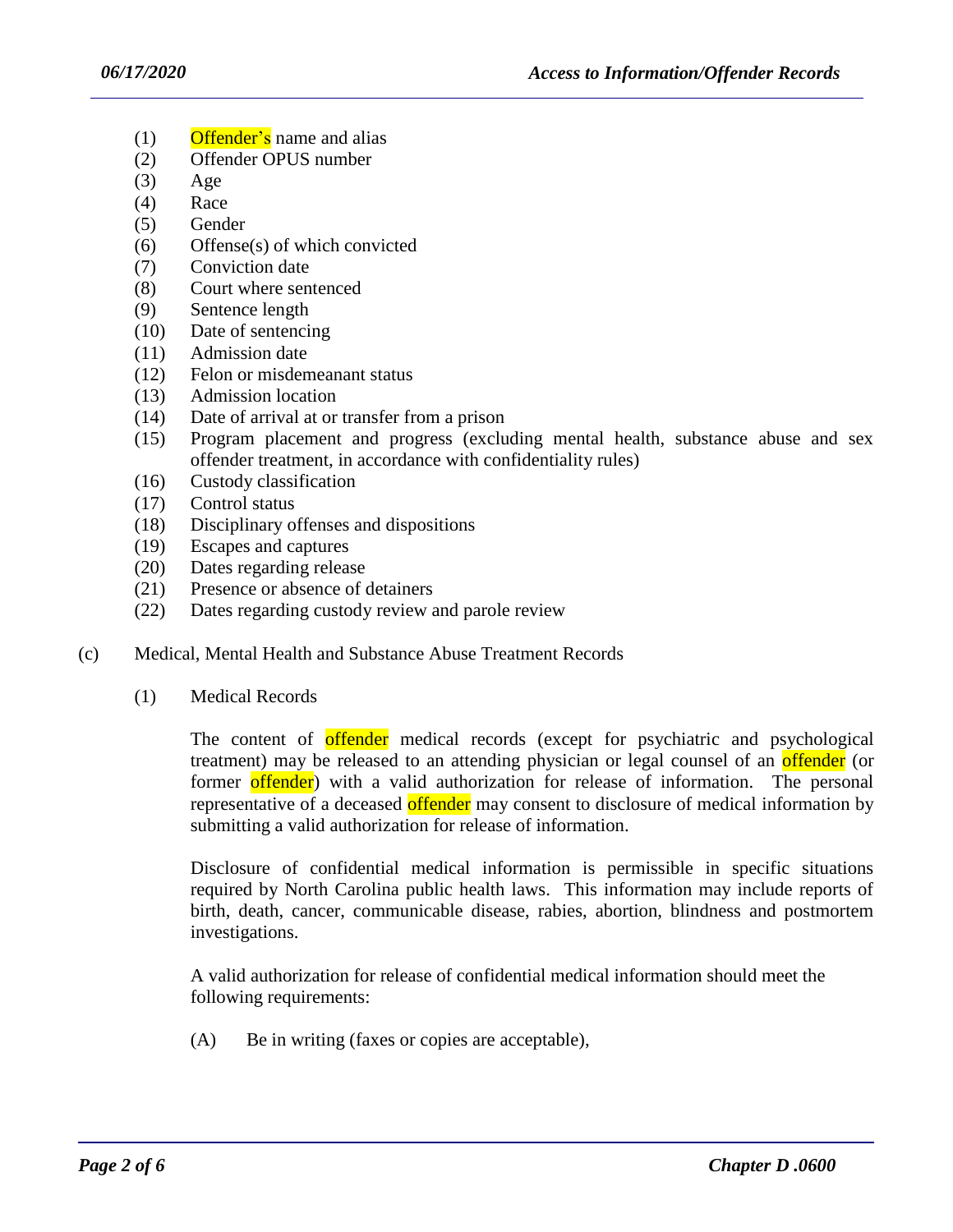- (B) Be addressed to the health care provider (North Carolina Department of Public Safety, North Carolina Division of Adult Corrections Prisons, or individual correctional facility),
- (C) Contain information sufficient to identify the patient. Name (required), and at least one of the following is required: **offender** number, date of birth, Social Security Number,
- (D) Identify the individual or entity authorized to receive the information (i.e. John Smith, M.D., or the Law Firm of Smith and Smith),
- (E) Identify the information that is to be released,
- (F) Specify a date, event, or condition on which the authorization will expire unless revoked earlier (authorizations over 1 year are considered expired unless otherwise specified on the authorization),
- (G) Indicate that the authorization is subject to revocation by the patient or legal representative (except to the extent action has already been taken),
- (H) Be signed by the patient or the patient's legal representative; if other than the patient. The relationship of the party signing for the patient must be stated,
- (I) Be dated after the patient's treatment. The date of signature must be the same or later than the date of information to be released.
- (J) Contain a promise or representation that medical records may be discussed with but will not be given directly to, the offender/client.

To assist requesters of records, the following are provided as examples of authority to consent to release of medical records:

An adult of sound mind<br>
Patient Minor Parent or Legal Guardian Deceased Executor of Estate/Next of Kin Legally judged incompetent Legal Guardian Emancipated Minor Patient Minor and the parent is also a minor Parent

## **Offender Status Authorizing Individual**

(2) Mental Health Records

The content of offender mental health records may be released to the attending psychologist, psychiatrist, or governmental agencies directly involved in mental health, rehabilitation, disability services or evaluations with a valid authorization for release of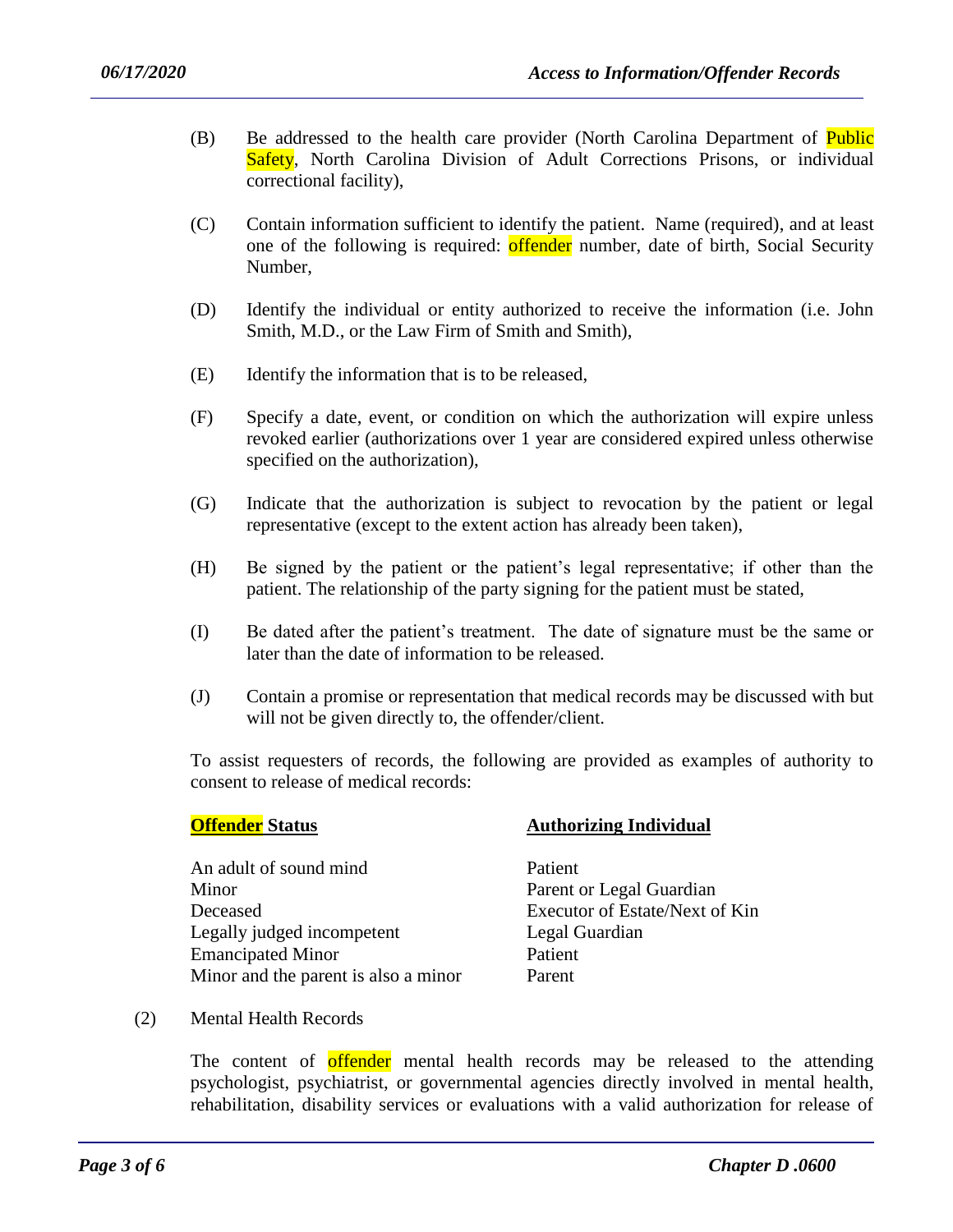information. Mental health records may be released to an **offender**'s legal counsel or other requestors upon written request, accompanied by a valid authorization. The request must specify with reasonable clarity, the particular records of treatment needed. If the mental health records do not contain reference to the treatment with which the attorney is concerned, the attorney will be so advised. The attorney or other requester to whom mental health records are released shall promise in writing not to allow the **offender**, former offender or their families direct access to the records, but may discuss the contents of the record with the **offender** or former **offender**. The attorney or requestor will not reveal the contents of the records to other persons, except mental health professionals, such as psychologist or psychiatrist, who may be employed as an expert witness. If an attorney or requestor shall violate his/her promise to maintain the confidentiality of the mental health records, he/she and/or the firm with which he/she is associated shall lose the privilege of having access to mental health records.

Upon receipt of a court order to release mental health information to an offender, the Behavioral Health Services Director will review all mental health records prior to release to an **offender** to determine if any material contained in the requested records poses risk or harm to another person, or would violate the confidence of a third party. In such instances, the **Behavioral** Health **Services** Director may appeal to the court.

Photocopies of medical/mental health records will be provided at the expense of the requester.

(3) Substance Abuse Treatment Records

No records pertaining to substance abuse treatment, including but not limited to participation in substance abuse treatment programs, may be released unless the written consent of the patient/offender specifically references such treatment and waives the privilege concerning records thereof as maintained by the Department of **Public Safety**.

- (d) Offender Photographs.
	- (1) Offender photographs are made available for public access under selected circumstances by the Secretary of **Department of Public Safety** through an electronic link from the North Carolina Department of **Public Safety** Internet Home Page.
	- (2) Availability of Other *Offender* Photographic Identification Devices

Offender photographs, official identification pictures, or photographs as otherwise maintained by the Department, may not be released except as allowed herein. The policy governing release of such materials shall be to contribute to public safety and security, not to respond to general or specific instances of curiosity or notoriety.

(A) Offender photographs and descriptions, including offender identification cards, maintained by the Department as part of the official record may be released to law enforcement officials for the purpose of public safety if authorized by the facility Warden, designated officer in charge, or any superior command or division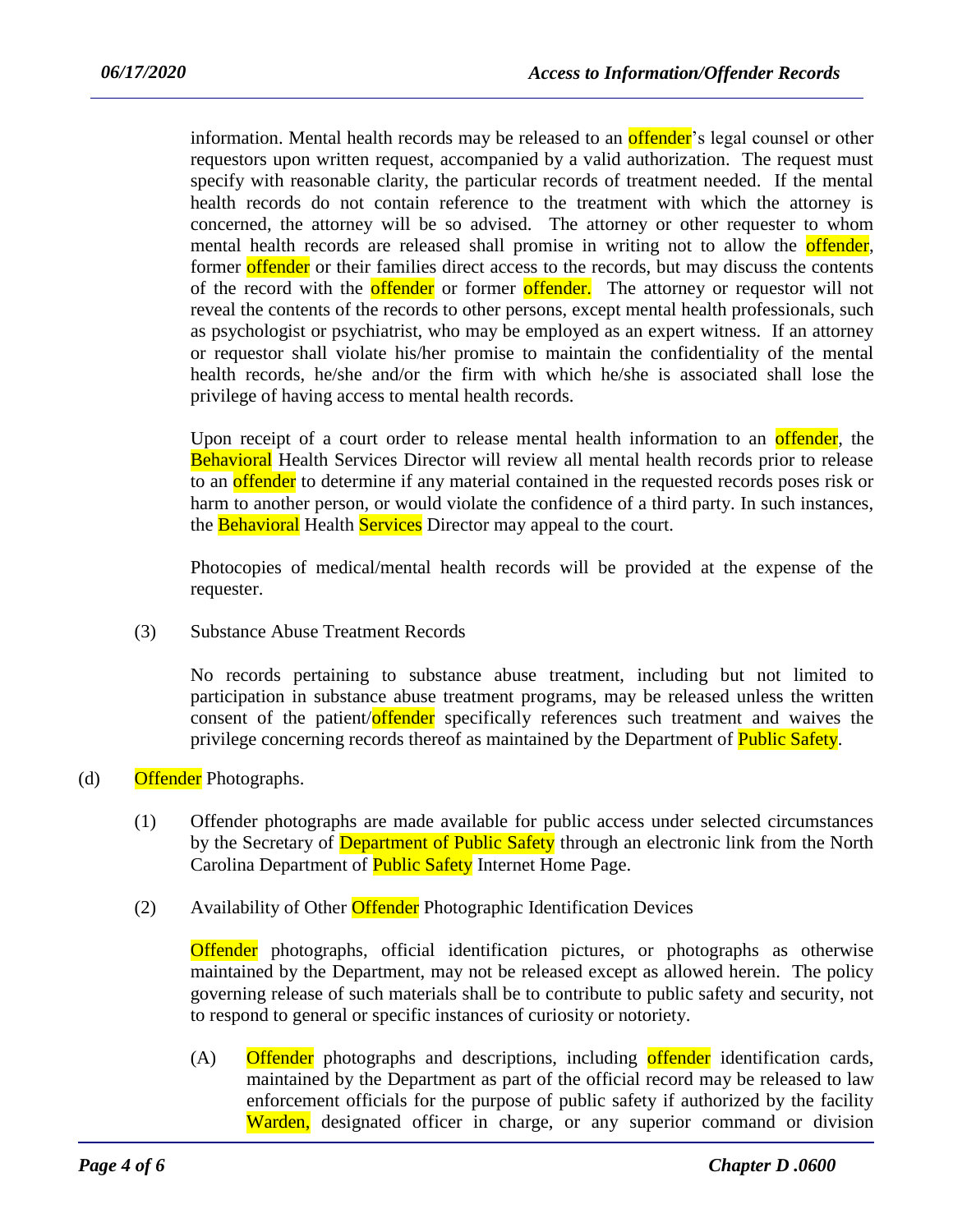authority. Release under this subsection will be authorized only for the retaking and return to custody of an escaped offender.

- (B) Release of photographic records may also be authorized to local, state, or federal agencies and to other law enforcement officials to aid in the apprehension of criminal suspects. Release of photographic records to the news media may also be authorized in circumstances where identification is essential for official purposes. Releases for notoriety, general interest, or curiosity reasons are not authorized. Requests for release to law enforcement officials under this subsection should be addressed to the Identification Branch of Prisons. Requests for release to the news media under this subsection must be addressed to the **Department of Public Safety** Communications Office.
- $(C)$  Photographs may not otherwise be released except as authorized by the Secretary of the Department of Public Safety. Releases authorized by the Secretary of the Department of Public Safety will be issued through the Department of Public Safety Communications Office.
- (e) Offender records may also be released to official federal, state and local law enforcement agencies when their representatives present proper credentials. Such agencies must agree to maintain the confidential nature of the material or information. Materials will be provided to the courts upon request. Medical and mental health records may only be released with the **offender's** written consent or with a court order in accordance with section .0601 (c) of this policy.
- (f) Offender records may be released in response to a court order or subpoena.

## **.0602 RESEARCH**

- (a) Persons or agencies may request access to offender records or privileged information regarding offenders for research purposes. The request must be submitted in writing through the Commissioner of Prisons to the Director of Rehabilitative Programs and Services for approval. Information requested for the purposes of research activities may be released by the Commissioner if:
	- (1) The researcher has professional standing in the pertinent field or is supervised directly by such a person.
	- (2) The benefits of the proposed research has the potential to promote better or more efficient operation of the Department of **Public Safety**.
	- (3) The proposed activity does not adversely affect any of the Department of **Public Safety's** programs or operations.
- (b) Where there are several research requests, the **Director of Rehabilitative Programs and Services** in cooperation with the Commissioner of Prisons will determine priorities. Innovative research